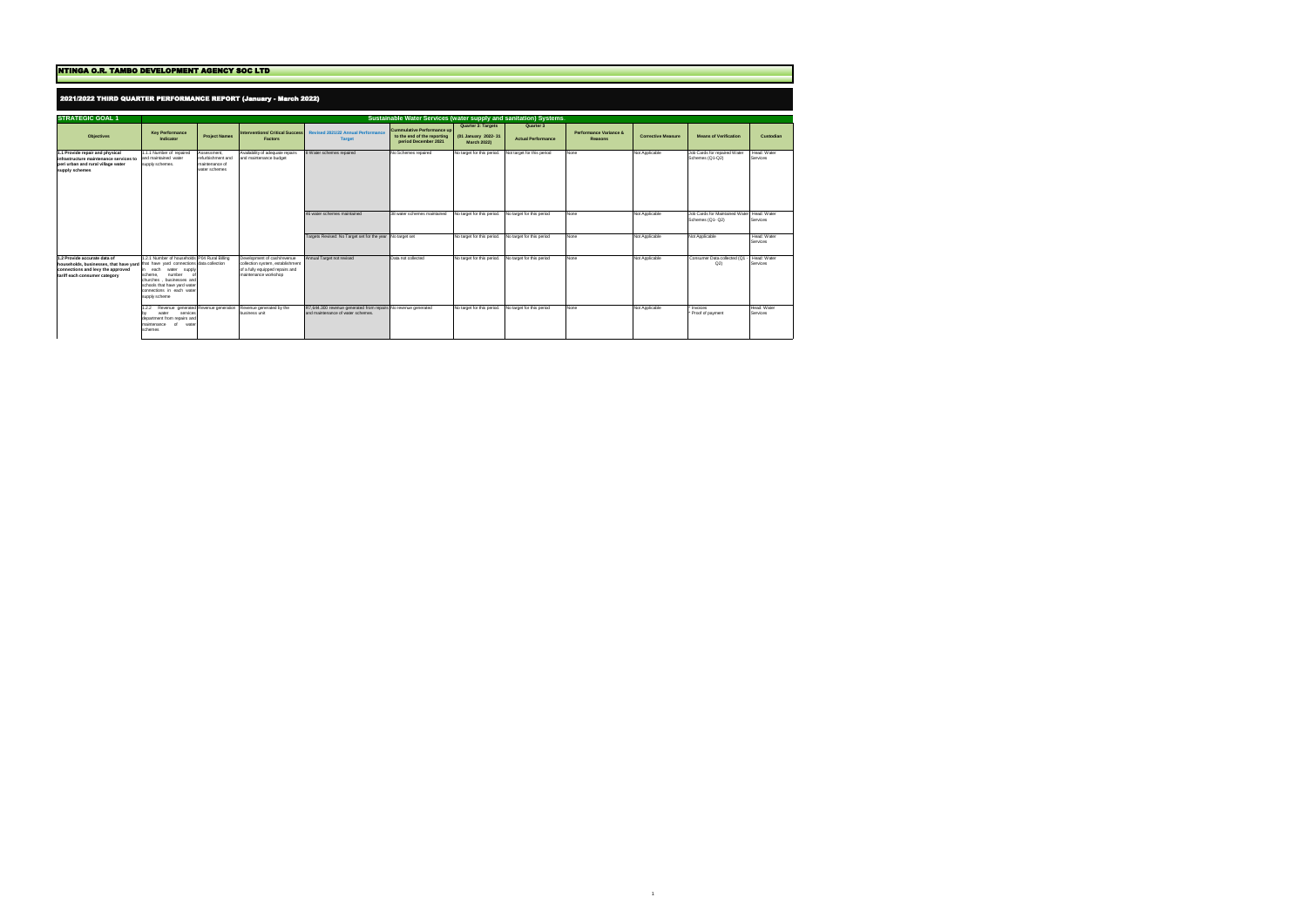|                                                                                                                                                                                                                                                                             | 1.2.3 Revenue generated                                                                     | Consumer billing                       | Cash collection partnerships with                                                                                                                                                                                                                                                                         | Annual target revised: there are no targets No target set                                                                                                                                                       |                                                                                                               |                                                                                               | No target for this period. No target for this period                                                                                                                                                                                           | None                                                                                                                                                                                                                                                                                                             | Not Applicable                                                                     | Not Applicable                                                                                                | CFO                                 |
|-----------------------------------------------------------------------------------------------------------------------------------------------------------------------------------------------------------------------------------------------------------------------------|---------------------------------------------------------------------------------------------|----------------------------------------|-----------------------------------------------------------------------------------------------------------------------------------------------------------------------------------------------------------------------------------------------------------------------------------------------------------|-----------------------------------------------------------------------------------------------------------------------------------------------------------------------------------------------------------------|---------------------------------------------------------------------------------------------------------------|-----------------------------------------------------------------------------------------------|------------------------------------------------------------------------------------------------------------------------------------------------------------------------------------------------------------------------------------------------|------------------------------------------------------------------------------------------------------------------------------------------------------------------------------------------------------------------------------------------------------------------------------------------------------------------|------------------------------------------------------------------------------------|---------------------------------------------------------------------------------------------------------------|-------------------------------------|
|                                                                                                                                                                                                                                                                             | from billing water consumers                                                                |                                        | banks, chain stores                                                                                                                                                                                                                                                                                       | set for the year                                                                                                                                                                                                |                                                                                                               |                                                                                               |                                                                                                                                                                                                                                                |                                                                                                                                                                                                                                                                                                                  |                                                                                    |                                                                                                               |                                     |
|                                                                                                                                                                                                                                                                             |                                                                                             |                                        |                                                                                                                                                                                                                                                                                                           |                                                                                                                                                                                                                 |                                                                                                               |                                                                                               |                                                                                                                                                                                                                                                |                                                                                                                                                                                                                                                                                                                  |                                                                                    |                                                                                                               |                                     |
| <b>STRATEGIC GOAL 2</b>                                                                                                                                                                                                                                                     |                                                                                             |                                        |                                                                                                                                                                                                                                                                                                           | Enhanced and Enabled Full Value Chains (upstream and downstream) for Agricultural Produce, Markets, Abattoir and Aquaculture                                                                                    |                                                                                                               |                                                                                               |                                                                                                                                                                                                                                                |                                                                                                                                                                                                                                                                                                                  |                                                                                    |                                                                                                               |                                     |
| <b>Strategic Objectives</b>                                                                                                                                                                                                                                                 | <b>Key Performance</b><br>Indicator                                                         | <b>Project Names</b>                   | <b>Interventions</b>                                                                                                                                                                                                                                                                                      | <b>Revised 2021/22 Annual Performance</b><br><b>Target</b>                                                                                                                                                      | ummulative Performance up<br>to the end of the period                                                         | <b>Quarter 3: Targets</b><br>(01 January 2022-<br>31 March 2022)                              | Quarter 3<br><b>Actual Performance</b>                                                                                                                                                                                                         | Performance Variance &<br><b>Reasons</b>                                                                                                                                                                                                                                                                         | <b>Corrective Meause</b>                                                           | <b>Means of Verification</b>                                                                                  | Custodian                           |
| 2.1 Improve productivity and<br>profitability of Umzikantu Abattoir by 30 units<br>June 2022                                                                                                                                                                                | 2.1.1 Number of livestock<br>slaughtered for<br>communities, butcheries and<br>others       | P09 Abattoir Private<br>Slaughter      | - Refurbishment and continuous<br>maintenance of abattoir<br>infrastructure and facilities<br>Production and marketing of red<br>neat (cattle, sheep, goats & pigs)<br>carcasses and offal, locally and<br>bevond.<br>Utilisation of abattoir for<br>slaughtering incrementally<br>towards full capacity. | 500 Livestock units slaughtered for<br>ommunities, butcheries, and others.                                                                                                                                      | 304.50<br>Livestock<br>units 40<br>laughtered for communities,<br>outcheries, and others.                     | Livestock<br>slaughtered<br>and others.                                                       | units Over<br>Achieved:<br>others.                                                                                                                                                                                                             | 131.42 There is a positive variance of Not Applicable<br>for Livestock units slaughtered for 91.42 livestock units slaughtered<br>communities, butcheries, communities, butcheries, and for communities, butcheries and<br>others. The reason for this is that<br>Covid regulations has been<br>relaxed.         |                                                                                    | Batch control documents                                                                                       | Head: Trading<br><b>Enternrises</b> |
|                                                                                                                                                                                                                                                                             | 2.1.2 Number of livestock<br>units slaughtered for sale,<br>towards abattoir full capacity  | P10 Abattoir Own<br>Livestock Slaughte |                                                                                                                                                                                                                                                                                                           | 976 Livestock units slaughtered for sale, 574.25 Livestock<br>towards abattoir full capacity.                                                                                                                   | units 90<br>slaughtered for sale, towards slaughtered for<br>abattoir full capacity.                          | Livestock<br>towards abattoir<br>capacity.                                                    | capacity.                                                                                                                                                                                                                                      | units Over Achieved: 198.75 There is a positive variance of Not Applicable<br>sale, Livestock units slaughtered for 108.75 livestock units. This is<br>full sale, towards abattoir full due to the demand the entity had<br>in this quarter and the demand is<br>informed by relaxation of Covid<br>regulations. |                                                                                    | Batch control documents.                                                                                      | Head: Trading<br>Enterprises        |
|                                                                                                                                                                                                                                                                             | 2.1.3 Revenue generated<br>from meat sales and<br>slaughter fees                            | P11 Abattoir Meat<br>Sales             |                                                                                                                                                                                                                                                                                                           | R11 853 244 Revenue generated from R7 223 908.22 Revenue R3 001 422.00 Revenue Partially achieved: R2 434 There is a negative variance of The Entity will embark more Financial Reports<br>Abattoir meat sales. | <b>poles</b>                                                                                                  | meat sales                                                                                    | generated from Abattoir meat generated from Abattoir 161.5 Revenue generated from<br>Abattoir meat sales.                                                                                                                                      | R567 260.50. Customers did not on the marketing with<br>come as expected during the strong focus on schools<br>month of February and March.                                                                                                                                                                      | since the State of Disaste<br>is now lifted                                        |                                                                                                               | Head: Trading<br>Enterprises        |
|                                                                                                                                                                                                                                                                             |                                                                                             |                                        |                                                                                                                                                                                                                                                                                                           | R0.00 Revenue generated from meat R0.000<br>Market                                                                                                                                                              |                                                                                                               | No target set                                                                                 | No target set for this period                                                                                                                                                                                                                  | None                                                                                                                                                                                                                                                                                                             | Not Applicable                                                                     | <b>Financial Reports</b>                                                                                      | Head: Trading<br><b>Interprises</b> |
|                                                                                                                                                                                                                                                                             |                                                                                             |                                        |                                                                                                                                                                                                                                                                                                           | R310 830.00 Revenue generated from R304<br>Slaughter Fees.                                                                                                                                                      | generated from Slaughter Fees.                                                                                | Fees.                                                                                         | generated from Slaughter Revenue generated from 895.22, this is because<br>Slaughter Fees.                                                                                                                                                     | 725.80 Revenue R36 626.00 Revenue Over Achieved: R109 521.22 There is a positive variance of R72 Not Applicable<br>relaxation of Covid regulations.                                                                                                                                                              |                                                                                    | <b>Financial Reports</b>                                                                                      | Head: Trading<br>Enterprises        |
| 2.2 Improve functionality and viability 2.2.1 Tonnage of agricultural<br>of Kei Fresh Produce Market (KFPM) by fresh produce sold by<br>initially focusing and targeting linkages Market Agents<br>of fruits, vegetables and meat industry<br>supply chains by 30 June 2022 |                                                                                             | P14 Fresh Produce<br>Market tonnage    | Refurbishment and continuous<br>aintenance of Market<br>nfrastructure and facilities<br>Recruitment of competent<br>Market Agents towards full<br>capacity of the Market.                                                                                                                                 | 2093 Tons of agricultural fresh produce<br>sold by Market Agents                                                                                                                                                | 623 Tons of agricultural fresh<br>produce sold by 1 Market Agent.                                             | 135.25 Tons of<br>agricultural fresh produce<br>sold by Market Agents                         | Over Achieved:<br>349 tons of fresh produce<br>sold by 1 market agent.                                                                                                                                                                         | There is a positive of 213.62 tons. Not Applicable<br>argets were reduced in mid-term<br>and a good supply of potatoes by<br>local farmers since it's a<br>harvesting season                                                                                                                                     |                                                                                    | Freshmark System monthly<br>reports.                                                                          | Head: Trading<br>Enterprises        |
|                                                                                                                                                                                                                                                                             | 2.2.2 Revenue generated<br>from 5% commission of<br>agricultural produce sold               | P16 Fresh Produce<br>Market Commission | Encourage aggressive<br>marketing and sale of fresh<br>produce (fruit and vegetables)<br>locally and beyond by Market<br>oents.                                                                                                                                                                           | R744, 957.51 Revenue generated from 5%<br>commission of agricultural product sold                                                                                                                               | R98 704.55 revenue generated<br>from 5% commission o<br>hioa equivoid frash produce sold<br>by 1 Market Agent | R37, 247,88 Revenue<br>generated from 5%<br>commission of agricultural<br>fresh produce sold. | Over Achieved:<br>455.40 revenue generated<br>from fresh produce sold by<br>1 market agent.                                                                                                                                                    | R45 A positive variance of R6490 and Not Applicable<br>nformed by good supply of<br>otatoes                                                                                                                                                                                                                      |                                                                                    | Freshmark System monthly<br>reports.                                                                          | Head: Trading<br>Enterprises        |
|                                                                                                                                                                                                                                                                             | 2.2.3 Full utilisation of P17 Fresh Produce<br>KFPM floor space<br>fo<br>revenue generation | Market Profitability                   |                                                                                                                                                                                                                                                                                                           | additional competitive market Agent The Market was unable to<br>ecured towards full utilisation of KFPM<br>floor space for revenue generation,                                                                  | secure competent market agen<br>n Q2.                                                                         | No target set                                                                                 | No target set for this period                                                                                                                                                                                                                  | None                                                                                                                                                                                                                                                                                                             | Not Applicable                                                                     | Freshmark System monthly<br>reports.                                                                          | Head: Trading<br>Enterprises        |
| 2.3 Utilise Adam Kok Farms as a<br>primary production hub for agricultural<br>produce by 30 June 2022                                                                                                                                                                       | 2.3.1 Number of cattle<br>produced, sourced and<br>supplied to Umzikantu<br>Abattoir.       | Cattle production                      | - Purchase, condition (for a<br>maximum of 100 days) and<br>distribute cattle for Umzikantu<br>Abattoir Breeding<br>Heifer Exchange Programme<br>-Livestock Trade Fair<br>- Cattle Branding                                                                                                               | Annnual Target Not Revised                                                                                                                                                                                      | produced.                                                                                                     | Umzikantu Abattoir.                                                                           | 436 cattle supplied of which 384 220 Cattle produced Partially achieved: 156 Cattle 64 less cattle supplied:<br>were sourced and 52 were sourced and supplied to supplied to Umzikantu Abattoir Partial achievement is as<br>101 were sourced. | of which 55 were produced and result of an error made during<br>revision of the annual targets.                                                                                                                                                                                                                  | special request for<br>$\mathsf{A}$<br>revision will be submitted to<br>the Board. | Cattle transfer reports and<br>Invoices                                                                       |                                     |
|                                                                                                                                                                                                                                                                             | 2.3.2 Revenue generated<br>from cattle produced and<br>sold to other markets                | P20 Adam Kok<br><b>Livestock Sales</b> |                                                                                                                                                                                                                                                                                                           | R2 838 440.00 revenue generated from R2 002 943.58 generated.<br>cattle produced and sold to other markets.                                                                                                     |                                                                                                               | sold to other markets                                                                         | R1 000 000.00 generated Partially achieved: R118<br>from cattle produced and 152.50 generated from cattle<br>produced and sold to other<br>narkets                                                                                             | R881 847.50 less generated:<br>Cattle were under a lot of<br>treatment during this period<br>because of 3 day stiff sickness<br>and redwater outbreaks in the<br>area.                                                                                                                                           | Cattle will be sent to auctio<br>uring the 4th quarter                             | Cattle sales invoices/receipts                                                                                | Head: Trading                       |
|                                                                                                                                                                                                                                                                             | 2.3.3. Number of hectares<br>utilised for animal feed                                       | Animal feed<br>production              | Utilise available arable land for 20 Ha utilised for animal feed<br>cattle feed production and supply<br>of cash crops to Kei Fresh<br>Produce Market and other<br>markets.                                                                                                                               |                                                                                                                                                                                                                 | None                                                                                                          | Procurement of inputs for Partially achieved:<br>planting 20Ha for animal<br>eed.             | Procurement of half the<br>equired inputs is in progress                                                                                                                                                                                       | Delays were caused by<br>cashflow challenges                                                                                                                                                                                                                                                                     | procurement of half the<br>required inputs until<br>cashflow is improved           | Requisition Vouchers<br>procurement of inputs)<br>Tractor log books .GPS<br>coordinates<br>. Pictures         | Enterprises                         |
|                                                                                                                                                                                                                                                                             | 2.3.4 Number of hectares<br>utilised for crop production                                    | Crop production                        |                                                                                                                                                                                                                                                                                                           | No target set for this period                                                                                                                                                                                   | None                                                                                                          | No target set                                                                                 | No target set for this period                                                                                                                                                                                                                  | None                                                                                                                                                                                                                                                                                                             | Not Applicable                                                                     | <b>Requisition Vouchers</b><br>procurement of inputs)<br>Tractor log books . GPS<br>coordinates<br>. Pictures |                                     |
|                                                                                                                                                                                                                                                                             | 2.3.4.1 Revenue generated<br>rom sale of crops                                              | Adam Kok Crop                          |                                                                                                                                                                                                                                                                                                           | R280 000.00 generated from sale of<br>crops                                                                                                                                                                     | R84 574.87 generated                                                                                          | No target set                                                                                 | target for this quarter, R38<br>048.00 has been generated<br>from sale of voluntarily grown                                                                                                                                                    | Over-Achieved: there was no Over-Achieved: by R38 048 this Not Applicable<br>is because of a fruit grower who<br>offered to buy peaches from the<br>orchard, and also sold excess.                                                                                                                               |                                                                                    | Sales invoices/ receipts                                                                                      |                                     |

| <b>STRATEGIC GOAL 3</b>                                                                                                                                                                                                                    |                                        | Diversified Partnerships that Promote Inclusive Socio-economic Development and Growth. |                                                                                                                                                                                                                                                              |                                                            |                                                                                                                                    |                                                                 |                                                                                            |                                          |                           |                                                                                                                                  |                              |  |  |
|--------------------------------------------------------------------------------------------------------------------------------------------------------------------------------------------------------------------------------------------|----------------------------------------|----------------------------------------------------------------------------------------|--------------------------------------------------------------------------------------------------------------------------------------------------------------------------------------------------------------------------------------------------------------|------------------------------------------------------------|------------------------------------------------------------------------------------------------------------------------------------|-----------------------------------------------------------------|--------------------------------------------------------------------------------------------|------------------------------------------|---------------------------|----------------------------------------------------------------------------------------------------------------------------------|------------------------------|--|--|
| <b>Strategic Objectives</b>                                                                                                                                                                                                                | <b>Key Performance</b><br>Indicator    | <b>Project Names</b>                                                                   | <b>Interventions</b>                                                                                                                                                                                                                                         | <b>Revised 2021/22 Annual Performance</b><br><b>Target</b> | Cummulative Performance up<br>to the end of the reporting<br>period                                                                | Quarter 3: Targets<br>(01 January 2022-31<br><b>March 2022)</b> | Quarter 3<br><b>Actual Performance</b>                                                     | Performance Variance &<br><b>Reasons</b> | <b>Corrective Measure</b> | <b>Means of Verification</b>                                                                                                     | Custodian                    |  |  |
| 3.1 Optimize linkages of meat industry 3.1.1 Number of signed and P25 Abattoir<br>value chain that enhance functionality implemented partnership Strategic<br>of Umzikantu Abattoir by 30 June 2022   agreements that enhance Partnerships | functionality of Umzikantu<br>Abattoir |                                                                                        | - Establish and maintain<br>partnerships with livestock (cattle<br>sheep and pigs) producers,<br>marketers and/or speculators.<br>- Facilitate off-take agreements<br>with wholesalers and public<br>entities like Correctional Services.<br>Hospitals, etc. | Annual target not revised                                  | 3 Off-take agreement for sale of 1 Partnership agreement Achieved:<br>meat from Umzikantu Abattoir that<br>signed and implemented. | enhance<br>signed and Addendum.<br>Abattoir<br>implemented.     | the partnership agreement signed<br>functionality of Umzikantu with TARDI in January as an | None                                     | Not applicable            | Minutes and Attendance<br>Register (Q1+ Q2).<br>Signed<br>Partnersh<br>Agreement.(Q3).<br>Implementation progress<br>report.(Q4) | Head: Trading<br>Enterprises |  |  |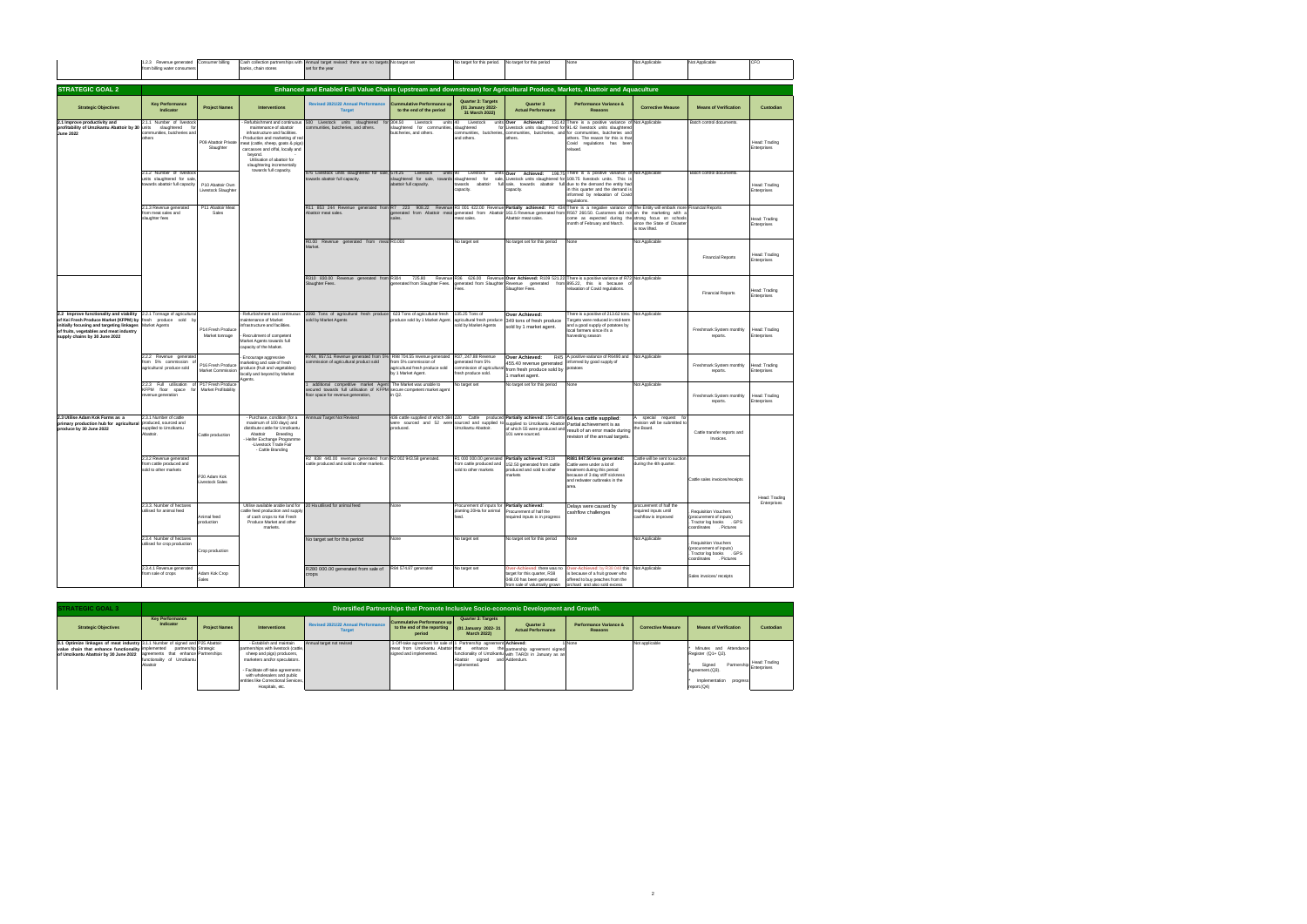|                                                                                                                                                           | 3.1.2 Number of signed and Abattoir off-take<br>implemented<br>agreements for sale of meat<br>from Umzikantu Abattoir.                                                    | off-take agreements                                   | - Facilitate off-take agreements<br>for hides and skins.<br>- Establish partnerships with<br>meat hawkers for sale of offal.<br>feet and heads.                                                                                                                                            | 3 Off-take agreements for sale of meat Two (2) off take agreements<br>from Umzikantu Abattoir signed and have been signed with<br>implemented. | GeminiMag Pty Ltd from<br>Mthatha (KSD LM) and<br>Sizanengugu Primary Co-<br>Operative Ltd from Libode<br>(Nvandeni LM).                                                              | quarter.                                                                                                                                      | quarter, 1 Off-take agreement quarter 4<br>for sale of meat from<br>Umzikantu Abattoir signed and<br>implemented.                                                                                                        | No target set for this Achieved: Though there was Over-achieved by one off-take Not applicable<br>no target planned for this agreement that was planned for |                                                                                                     | Attendance Register<br>Minutes $(Q1 = Q2)$ .<br>Signed Off-take Agreement<br>$(Q3 + Q4)$           | Head: Trading<br>Enterprises |
|-----------------------------------------------------------------------------------------------------------------------------------------------------------|---------------------------------------------------------------------------------------------------------------------------------------------------------------------------|-------------------------------------------------------|--------------------------------------------------------------------------------------------------------------------------------------------------------------------------------------------------------------------------------------------------------------------------------------------|------------------------------------------------------------------------------------------------------------------------------------------------|---------------------------------------------------------------------------------------------------------------------------------------------------------------------------------------|-----------------------------------------------------------------------------------------------------------------------------------------------|--------------------------------------------------------------------------------------------------------------------------------------------------------------------------------------------------------------------------|-------------------------------------------------------------------------------------------------------------------------------------------------------------|-----------------------------------------------------------------------------------------------------|----------------------------------------------------------------------------------------------------|------------------------------|
| 3.2 Optimize linkages of fruit and<br>vegetable industry value chain in<br>support of Kei Fresh Produce Market by agreements that enhance<br>30 June 2022 | 3.2.1 Number of signed and<br>implemented partnerships<br>functionality of Kei Fresh<br>Produce Market.                                                                   | P26 Fresh Produce<br>Market Strategic<br>Partnerships | - Develop and maintain<br>partnerships with Local<br>Municipalities to assist local<br>farmers to produce and supply<br>the KFPM.<br>- Facilitate involvement of local<br>PDI's in the Market Agency                                                                                       | Annual target not revised                                                                                                                      | No Target set for this period                                                                                                                                                         | 1 Partnership agreement Achieved:<br>signed with local non-<br>commercial farmers to<br><b>KFPM</b><br>supply<br>with<br>agricultural produce | 1 partnership agreement<br>signed with TARDI in<br>January as an Addendum.                                                                                                                                               | None                                                                                                                                                        | Not applicable                                                                                      | 1 Partnership Agreement<br>Signed.                                                                 | Head: Trading<br>Enterprises |
|                                                                                                                                                           | 3.2.2 Number of signed and Fresh Produce off-<br>implemented off-take<br>agreements with local non-<br>commercial farmers to<br>supply KFPM with<br>agricultural produce. | take agreements                                       | business.                                                                                                                                                                                                                                                                                  | Annual target not revised                                                                                                                      | Two (2) off take agreements<br>have been signed with<br>GeminiMag Pty Ltd from<br>Mthatha (KSD LM) and<br>Sizanengugu Primary Co-<br>Operative Ltd from Libode<br>(Nyandeni LM).      | 1 off-take agreement<br>signed and implemented<br>with local non-commercial<br>farmers to supply KFPM<br>with agricultural produce.           | Over Achieved:<br>(2) signed off-take<br>agreements with local<br>farmers (Four Concepts<br>Development and Giwu<br>Diligent Industries) who are<br>both young farmers from<br>Qokolweni and Lusikisiki<br>respectively. | Two None                                                                                                                                                    | Not applicable                                                                                      | Attendance Register, Minutes<br>$(Q1 + Q2)$<br>Two Signed Off-take<br>agreements.(Q3)              | Head: Trading<br>Enterprises |
| 3.3 Optimize linkages of primary<br>production value chains that enhance<br>Adam Kok farms by 30 June 2022                                                | 3.3.1. Number of signed and<br>implemented partnership<br>agreements that enhance<br>functionality of Adam Kok<br>Farms.                                                  | Adam Kok Farms<br>strategic<br>partnerships           |                                                                                                                                                                                                                                                                                            | Two partnership agreements signed and<br>implemented that enhance functionality of<br>Adam Kok Farms.                                          | Meetings with potential partners No target<br>vere held                                                                                                                               |                                                                                                                                               | No target set for this period                                                                                                                                                                                            | None                                                                                                                                                        | Not applicable                                                                                      | Signed partnership agreements                                                                      | Head: Trading<br>Enterprises |
| 3.4 Mobilise resources for strategic<br>economic infrastructure initiatives<br>through the establishment of strategic<br>partnerships                     | 3.4.1 Number of secured<br>funding strategic<br>partnerships                                                                                                              | Fundraising and                                       | *Resource Mobilisation<br>resource mobilisation applications developed and<br>submitted to potential partners.<br>*Strategic partnerships with<br>government, private& civil society<br>sectors.<br>*Panel in support of project<br>management office.<br>* Establish agriculture business | Annual target not revised                                                                                                                      | 3 Applications submitted to<br>AgriSeta for:1)Discretionery<br>grant for<br>unemployed.2)Discretionery<br>grant for Ntinga<br>staff.3) Discretionery grant for<br>Skills Development. | 1 Resource mobilisation<br>application developed and<br>submitted to potential<br>funding partners.                                           | Achieved: An Application has None<br>been developed and submitted<br>for MICT SETA.                                                                                                                                      |                                                                                                                                                             | No Applicable                                                                                       | Copies of submitted funding<br>applications and<br>correspondence from targeted<br>funding sources | Manager: PMO                 |
|                                                                                                                                                           |                                                                                                                                                                           |                                                       | incubation                                                                                                                                                                                                                                                                                 | Annual target not revised                                                                                                                      | 1 of 3 bids submitted to<br>DALRRD, awarded and<br>establisshed a 3 year<br>partnership with Ntinga in<br>respect of vegetable<br>development.                                        | 1 Resource mobilisation<br>strategic partnership with<br>government departments<br>and/or parastatals<br>established                          | Partially Achieved:One<br>partnership negotiated with<br>TETA to fund training in<br>support of DARLLD<br>Project.MOU Draft has been<br>developed.                                                                       | Finalisation and signing pending a<br>meeting due to be held in the<br>second week of April 2022.                                                           | Finalisation and signing<br>pending a meeting due to<br>be held in the second week<br>of April 2022 | Strategic partnerships<br>agreements/Memoranda of<br>Understanding                                 | Manager: PMO                 |
|                                                                                                                                                           |                                                                                                                                                                           |                                                       |                                                                                                                                                                                                                                                                                            | Annual target not revised                                                                                                                      | Pursuing relations with ECDC<br>for purposes of Trade and<br>Investment Promotion.                                                                                                    | quarter.                                                                                                                                      | No target set for this No target set for this period                                                                                                                                                                     | None                                                                                                                                                        | Not applicable                                                                                      | Strategic partnerships<br>agreements/Memoranda of<br>Understanding                                 | Manager: PMO                 |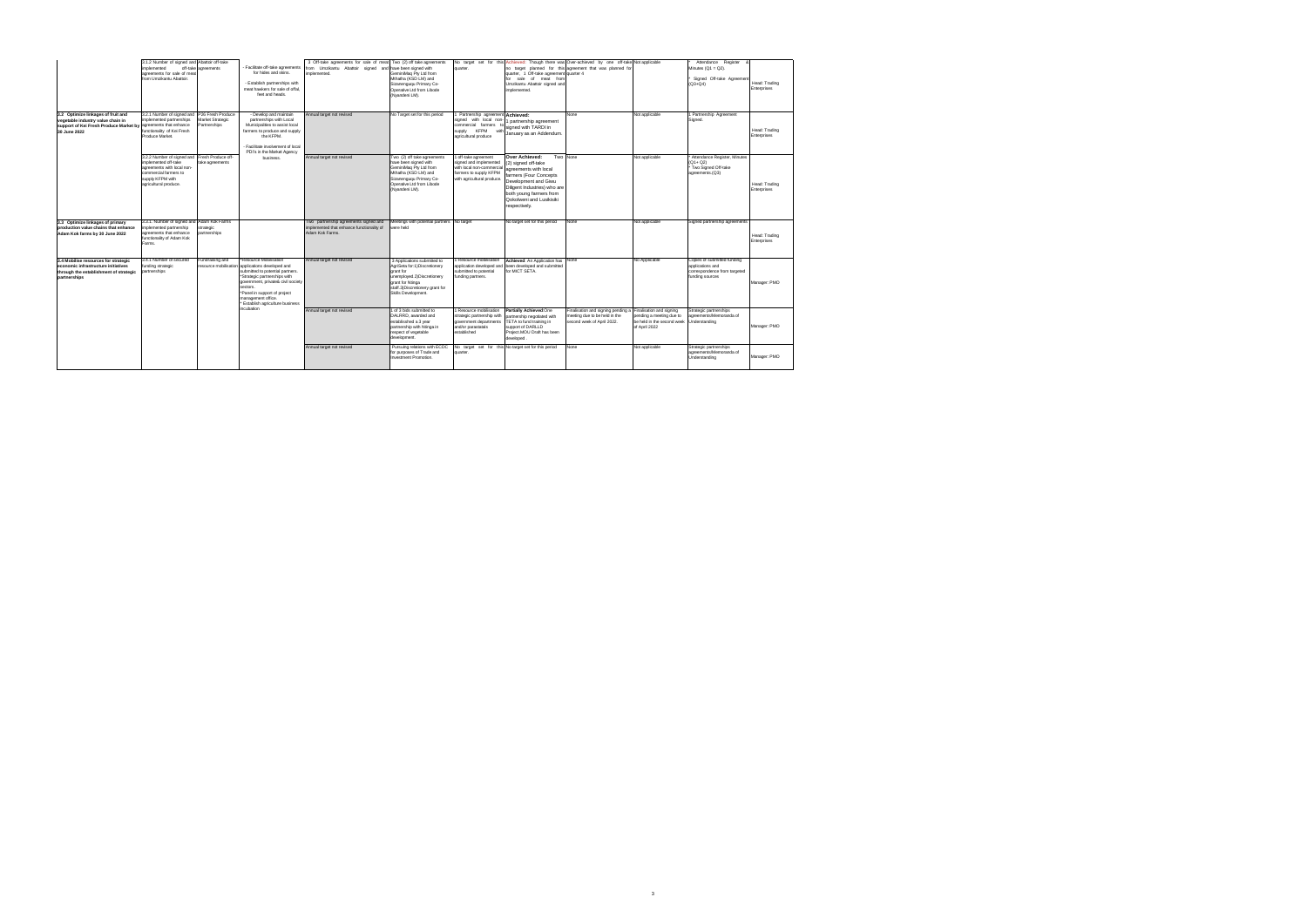processed on the due date which

| <b>STRATEGIC GOAL 4</b>                                                                                                                                          |                                                                                                |                                                         |                                                                                                                                                                                                                                                                                                                                           |                                                            |                                                                               |                                                                         | Promoted Trade and Investment Opportunities in the District                                                                                                                                                                                                                                                                                                   |                                                                                                                                                                                                                                                                                                                                                     |                             |                                                                     |              |
|------------------------------------------------------------------------------------------------------------------------------------------------------------------|------------------------------------------------------------------------------------------------|---------------------------------------------------------|-------------------------------------------------------------------------------------------------------------------------------------------------------------------------------------------------------------------------------------------------------------------------------------------------------------------------------------------|------------------------------------------------------------|-------------------------------------------------------------------------------|-------------------------------------------------------------------------|---------------------------------------------------------------------------------------------------------------------------------------------------------------------------------------------------------------------------------------------------------------------------------------------------------------------------------------------------------------|-----------------------------------------------------------------------------------------------------------------------------------------------------------------------------------------------------------------------------------------------------------------------------------------------------------------------------------------------------|-----------------------------|---------------------------------------------------------------------|--------------|
| <b>Strategic Objectives</b>                                                                                                                                      | <b>Key Performance</b><br>Indicator                                                            | <b>Project Names</b>                                    | Interventions                                                                                                                                                                                                                                                                                                                             | <b>Revised 2021/22 Annual Performance</b><br><b>Target</b> | ulative Performance up<br>to the end of the reporting<br>period December 2021 | Quarter 3: Targets<br>(01 January 2022 - 31<br><b>March 2022)</b>       | Quarter 3<br><b>Actual Performance</b>                                                                                                                                                                                                                                                                                                                        | Performance Variance &<br>Reasons                                                                                                                                                                                                                                                                                                                   | <b>Corrective Measure</b>   | <b>Means of Verification</b>                                        | Custodian    |
| 4.1 Enhance the quality and quantum of 4.1.1 number of Investors<br>domestic and foreign trade and<br>nvestment in the district municipality<br>by 30 June 2023. | attracted into O.R. Tambo<br>egion                                                             | Investment<br>Promotion and<br>Facilitation             | .Development of a District Trade Annual Target not revised<br>and Investment Plan<br>·Marketing Campaigns                                                                                                                                                                                                                                 |                                                            | No target set for this quarter.                                               | uarter                                                                  | No target set for this No target set for this period                                                                                                                                                                                                                                                                                                          | None                                                                                                                                                                                                                                                                                                                                                | Not Applicable              | correspondence with investors;<br>stment agreements                 | Manger: PMO  |
|                                                                                                                                                                  | 4.1.2 Rand value of<br>investment attracted into the<br>O.R. Tambo region.                     | Investment<br>Promotion and<br>Facilitation             | Development of a District Trade Annual Target not revised<br>and Investment Plan<br>Marketing Campaigns                                                                                                                                                                                                                                   |                                                            | No target set for this quarter.                                               | R2 000 000 00                                                           | Over-Achieved:1 Investment None<br>has been facilitated for<br>Mhlontlo Local Municipality<br>which has now been approved<br>by Harmony Gold for two<br>agricultural projects and<br>nursery to an amount of R4<br>947 756.90, Ntinga has mainly<br>been playing a facilitative role in<br>the project, and will serve in the<br>project steering committtee. |                                                                                                                                                                                                                                                                                                                                                     | Not Applicable              | correspondence with investors:<br>vestment agreements               | Manager: PMO |
| 4.2 Develop, Support and promote<br>SMMEs as a catalyst for economic<br>development and growth and<br>innovation by 30 June 2023.                                | 4.2.1 Number of new<br>ventures created in the<br>listrict.                                    | New venture<br>Creation                                 | *Provision of support to aspirant Annual Target not revised<br>entrepreneurs in need of<br>establishing companies or co-<br>operatives.<br>*Business coaching and<br>nentoring<br>*Facilitation of business linkages<br>with funders and financiers<br>*Facilitation of business linkages<br>vith marketing opportunities                 |                                                            | No target set for this quarter.                                               | he district.                                                            | new venture created in Partially achieved: We are Legal registration of the co-<br>currently<br>Siphageni Cooperative at April 2022<br>Ingquza Hill Local Municipality<br>as a Secondary Cooperative<br>covering 22 villages. Three<br>meetings have been facilitated<br>.Different stakeholders are<br>participatingin the meetings for<br>possible support. | mobilising the operative which will take place in                                                                                                                                                                                                                                                                                                   | Not Applicable              | New venture Registration<br>documents                               | Manager: PMO |
|                                                                                                                                                                  | 4.2.2 Number of existing<br>suppliers developed and<br>supported in the district               | and support                                             | supplier development *Provision of support to aspirant<br>entrepreneurs in need of<br>establishing companies or co-<br>operatives.<br>*Business coaching and<br>nentoring<br>*Facilitation of business linkages<br>with funders and financiers<br>Facilitation of business linkages<br>with marketing opportunities                       | Annual Target not revised                                  | No target set for this quarter.                                               |                                                                         | existing suppliers Over Achieved: Four suppliers None<br>weloped and supported. have been assisted with<br>dension agricultural services<br>in support of the ir maize .they<br>are Amakhozi, Pulani, Ndayeni<br>and Ngcengane study group<br>Cooperatives                                                                                                    |                                                                                                                                                                                                                                                                                                                                                     | Not Applicable              | Supplier development and<br>support report.                         | Manager: PMO |
|                                                                                                                                                                  | 4.2.3 number of business<br>incubators piloted                                                 |                                                         | Business incubation *Provision of support to aspirant<br>entrepreneurs in need of<br>establishing companies or co-<br>operatives.<br>*Business coaching and<br>mentoring<br>*Facilitation of business linkages<br>with funders and financiers<br>*Facilitation of business linkages<br>vith marketing opportunities                       | Annual Target not revised                                  | No target set for this quarter.                                               | O.R. Tambo District.                                                    | incubator established in Achieved : 20 Farmers were None<br>assisted in Animal Branding.<br>133 cattle branded<br>Farmers                                                                                                                                                                                                                                     |                                                                                                                                                                                                                                                                                                                                                     | Not Applicable              | Incubators establishment report                                     | Manager: PMO |
|                                                                                                                                                                  | 4.2.4 Number of iob<br>opportunities created<br>through Ntinga facilitated<br>SMMF development | <b>Job Creation</b>                                     | *Provision of support to aspirant<br>entrepreneurs in need of<br>establishing companies or co-<br>operatives.<br>*Business coaching and<br>mentorina<br>*Facilitation of business linkages<br>with funders and financiers<br>*Facilitation of business linkage<br>with marketing opportunities<br>*RAFL<br>*Agri-Parks<br>*Wild coast SEZ | 250 job opportunities created.                             | No target set for this quarter.                                               |                                                                         | Potato Programme Onsite jobs<br>$=40$ offsite inhs $=80$ .                                                                                                                                                                                                                                                                                                    | 65 Job opportunities Over Achieved:120 jobs have 55 more jobs created - unintended Not Applicable<br>created through the jobs identified                                                                                                                                                                                                            |                             | Database of created iob<br>opportunities.                           | Manager: PMO |
| 4.3 Promote the O.R. Tambo as a<br>urism destinatio                                                                                                              | 4.3.1 Number of tourism<br>events and exhibitions<br>attended.                                 | Tourism promotion                                       | *Coordination of Tourism<br>promotion role players<br>*Participation in Tourism and<br>Trade events<br>Development and Marketing<br><b>Brochures</b>                                                                                                                                                                                      | Annual Target not revised                                  | No target set for this quarter                                                | shibition attended.                                                     | were canceled for the period                                                                                                                                                                                                                                                                                                                                  | Tourism event and Not Achieved:Tourism events Standing annual tourism events Now that the restrictions are Tourism Attendance Report<br>could not be held due to Covid 19 lifted, tourism events will be                                                                                                                                            | attended.                   |                                                                     | Manager: PMO |
|                                                                                                                                                                  | 4.3.2 Number of marketing<br>tools developed                                                   | Investment<br>romotion and<br><b>Facilitation tools</b> | *Coordination of Tourism<br>romotion role players<br>Participation in Tourism and<br>Trade events<br>Development and Marketing<br><b>Brochures</b>                                                                                                                                                                                        | Annual Target not revised                                  | No target set for this quarter                                                | 1 Agriculture and agro-<br>rocessing development<br>brochure developed. | have been collected for<br>commodities they produce<br>with possible tonnages to be<br>produced as part of<br>development of a marketing                                                                                                                                                                                                                      | Partically achieved :Farmers Without the commodities and Finalise brochure layout and Copy of developed agriculture<br>quantities to be produced ,it is populate it to reflect the<br>mnossible<br>to<br>impossible to develop suppliers and<br>brochure.PMO is currently commodities<br>working closely with farmers to<br>gather such information | develop suppliers and their | and agro-processing brochure.                                       | Manager: PMO |
| 4.4 Prioritised sector development                                                                                                                               | 4.4.2 Number of multi-<br>sectoral economic<br>development plans reviewed. Facilitation Plan   | Investment<br>Promotion and                             | *Economic planning budget<br>Multi-skilled panel of economic<br>experts                                                                                                                                                                                                                                                                   | Annual Target not revised                                  | No target set for this quarter.                                               | tevelopment<br>eviewed.                                                 | hrochure.                                                                                                                                                                                                                                                                                                                                                     | 1 multi-sectoral economic Not Achieved :Currently In puts generated in this respect Not Applicable<br>plans participating in the Provincial relate to the District Municipality<br>Evaluation of the District One One Plan and Implementation of<br>Plan. Evaluation of District one Spluma in the District but will be                             |                             | Copies of multi-sectoral<br>economic development plans<br>developed | Manager: PMO |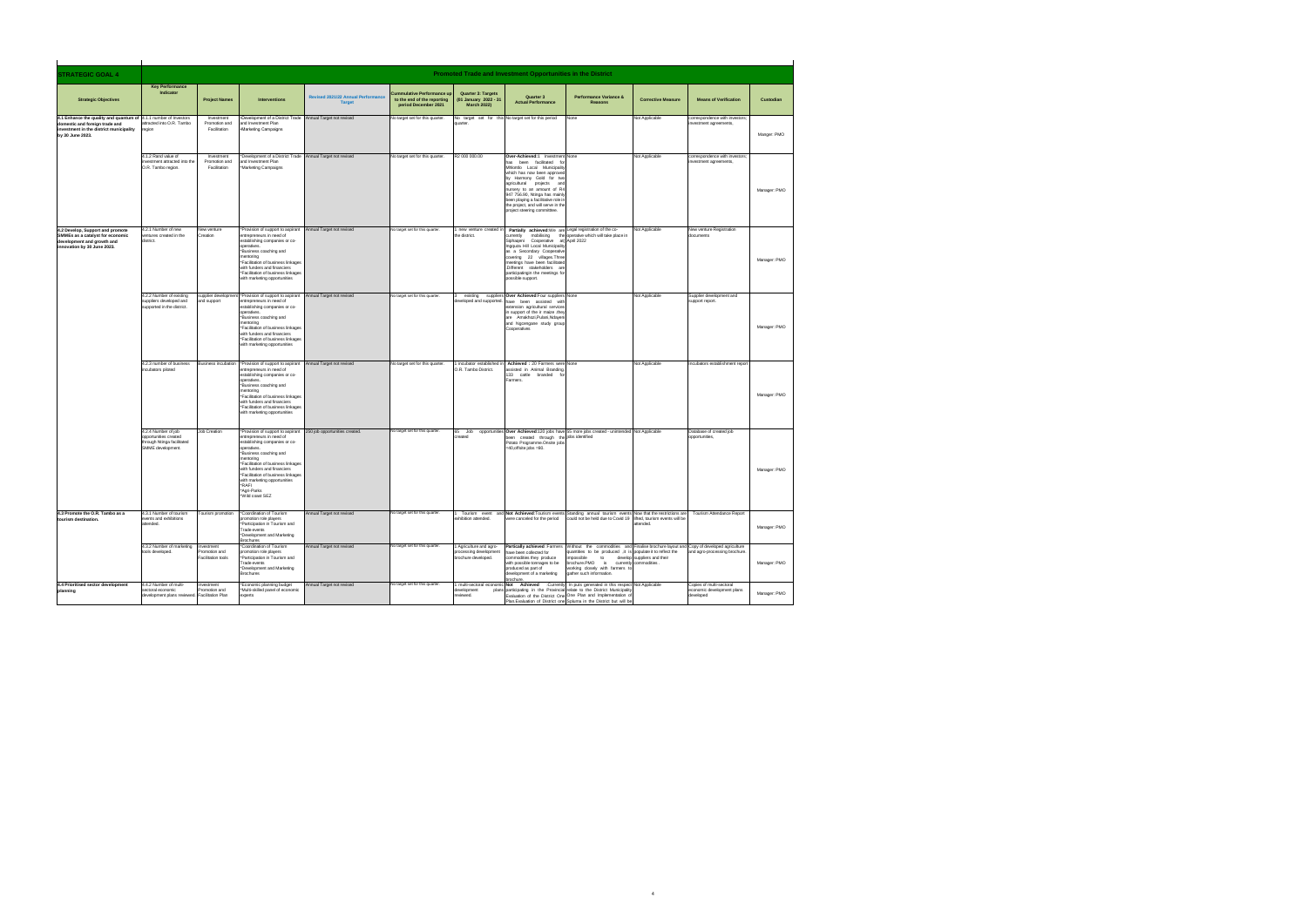| <b>STRATEGIC GOAL 5</b>                                                                                                                                               |                                                                                             |                                                        |                                                                                                                                           |                                                                                                                                          | Dynamic, Capable and Sustainable State Owned Company.                                                                                                                                                                       |                                                                                                |                                                                                                                                                                                                                                                                                                  |                                                                                                                                                                                                               |                                                                                                                        |                                                                                                        |                                                     |
|-----------------------------------------------------------------------------------------------------------------------------------------------------------------------|---------------------------------------------------------------------------------------------|--------------------------------------------------------|-------------------------------------------------------------------------------------------------------------------------------------------|------------------------------------------------------------------------------------------------------------------------------------------|-----------------------------------------------------------------------------------------------------------------------------------------------------------------------------------------------------------------------------|------------------------------------------------------------------------------------------------|--------------------------------------------------------------------------------------------------------------------------------------------------------------------------------------------------------------------------------------------------------------------------------------------------|---------------------------------------------------------------------------------------------------------------------------------------------------------------------------------------------------------------|------------------------------------------------------------------------------------------------------------------------|--------------------------------------------------------------------------------------------------------|-----------------------------------------------------|
| <b>Strategic Objectives</b>                                                                                                                                           | <b>Key Performance</b><br>Indicato                                                          | <b>Project Names</b>                                   | <b>Interventions</b>                                                                                                                      | Revised: 201/22 Annual Performance<br><b>Target</b>                                                                                      | Cummulative Performane up<br>to the end of the reporting<br>period December 2021                                                                                                                                            | Quarter 3: Targets<br>(01 January 2022 - 31<br><b>March 2022)</b>                              | Quarter 3<br><b>Actual Performance</b>                                                                                                                                                                                                                                                           | Performance Vairance &<br><b>Reasons</b>                                                                                                                                                                      | <b>Corrective Measure</b>                                                                                              | <b>Means of Verification</b>                                                                           | Custodian                                           |
| 5.1 Ensure Business Processes, Tools<br>and Systems that support<br>implementation of the Strategy and<br>continued viability of the organisation<br>by 30 June 2023. | 5.1.1 Sound Financial<br>Management and Accurate<br>reporting                               | P30 Financial<br>Management,<br>Systems and<br>Reforms | - Financial management and<br>reportina.<br>- Supply<br>Chain Management reforms and<br>Oversight.<br>Asset Management.                   | Annual Target Not Revised                                                                                                                | No target set for this period                                                                                                                                                                                               | Proposed<br>by 31 January 2022.                                                                | 2022/2023 Achieved:<br>annual budget submitted 2022/2023 draft budget was<br>to the parent municipality prepared for Board approval<br>and was submitted to the<br>parent municipality by 31<br>January 2022.                                                                                    | None                                                                                                                                                                                                          | Not Applicable                                                                                                         | "Board resolution and<br>*Proof of submission to parent<br>municipality                                | Chief Financial<br>Officer                          |
|                                                                                                                                                                       |                                                                                             |                                                        |                                                                                                                                           | Annual Target Not Revised                                                                                                                | Monthly budget reports were Monthly budget reports Achieved:<br>month.                                                                                                                                                      | of every month.                                                                                | Monthly None<br>submitted to the parent submitted to the parent budget reports were submitted<br>municipality within 7 working municipality within 7 to the parent municipality<br>days after the end of every working days after the end within 7 working days after the<br>end of every month. |                                                                                                                                                                                                               | Not Applicable                                                                                                         | Proof of submission to parent<br>municipality                                                          | Chief Financial<br>Officer                          |
|                                                                                                                                                                       |                                                                                             |                                                        |                                                                                                                                           | Annual Target Not Revised                                                                                                                | Quarterly finance reports were<br>prepared within 30 days after the quarter finance report 2021/22 second quarter<br>end of the quarter                                                                                     | 2021/2022<br>quarter.                                                                          | second Achieved:<br>prepared and submitted to finance report was prepared<br>the Board within 30 days and submitted within 30 days<br>after the end of the after the end of the quarter.                                                                                                         | None<br>None                                                                                                                                                                                                  | Not Applicable                                                                                                         | Quarterly Finance Reports.<br>Minutes of Board Meetings.                                               | Chief Financial<br>Officer                          |
|                                                                                                                                                                       |                                                                                             |                                                        | Board of Directors adopted Mid- Annual Target Not Revised<br>year budget & performance<br>assessment<br>report<br>with<br>recommendations |                                                                                                                                          | budget<br>$\mathbf{r}$<br>assessment report submitted to<br>Municipality by 20 January.                                                                                                                                     | Mid-year 2021/2022<br>performance budget & performance Mid-vear<br>assessment<br>January 2022. | Mid-year Achieved<br>budget<br>report performance<br>assessment<br>Board of Directors and Parent submitted to Board of report with recommendations<br>Directors and to the was submitted to Board of<br>Parent Municipality by 20 Directors by 20 January 2022.                                  |                                                                                                                                                                                                               | Not Applicable                                                                                                         | *Mid-year assessment report.<br>Proof of submission to the<br>Board and to the Parent<br>Municipality. | Chief Financial<br>Officer                          |
|                                                                                                                                                                       |                                                                                             |                                                        |                                                                                                                                           | Annual Target Not Revised                                                                                                                | Audit Action Plan to resolve Audit<br>audit queries was developed                                                                                                                                                           | Action<br>implemented                                                                          | Plan Achieved.<br>Action Plan is implemented                                                                                                                                                                                                                                                     | Audit None                                                                                                                                                                                                    | Not Applicable                                                                                                         | *Audit Action Plan<br>Action<br>Audit<br>Plar<br>Implementation Report                                 | Chief Financial<br>Officer                          |
|                                                                                                                                                                       |                                                                                             |                                                        |                                                                                                                                           | Annual Target Not Revised                                                                                                                | Unqualified audit report was quarter<br>received from Auditor General                                                                                                                                                       |                                                                                                | No target set for this No target set for this period                                                                                                                                                                                                                                             | None                                                                                                                                                                                                          | Not Applicable                                                                                                         | Audit Report                                                                                           | Chief Financial<br>Officer                          |
|                                                                                                                                                                       | 5.1.2 Rand value of Investment income<br>investment income collected                        |                                                        | revenue.                                                                                                                                  | 100% collection of budgeted R 75 146 investment income collected                                                                         | R 410,378 investment income R17,500<br>was collected                                                                                                                                                                        | come collected.                                                                                | period under review.                                                                                                                                                                                                                                                                             | investment Over Achieved: R26, 520.00 Over Achieved by R9 020, More None<br>nvestment collected for the revenue generated by Trading<br>Enterprises for the period under<br>aview                             |                                                                                                                        | Investment register                                                                                    | Chief Financial<br>Officer                          |
|                                                                                                                                                                       | 5.1.3 Annual Financial Annual<br>Statements submitted to<br>Auditor General by 31<br>August | Financial<br>Statements                                | Financial Position.<br>Submission of Annual Financial<br>Statements to the Audit and Risk<br>Committee & Auditor General                  | Preparation of credible ledger Annual Financial Statements submitted to<br>iccounts up to Statement of Auditor General by 31 August 2021 | Financial Statements<br>prepared by 31 August.                                                                                                                                                                              | Annual No target set.                                                                          | No target set for this period                                                                                                                                                                                                                                                                    | None                                                                                                                                                                                                          | Not Applicable                                                                                                         | Signed AFS<br>Proof of Submission.                                                                     | Chief Financial<br>Officer                          |
|                                                                                                                                                                       | 5.1.4 % of suppliers paid Suppliers payment<br>within 30 days from date of<br>invoice       |                                                        | Reconciliation of creditors with Annual Target Not Revised<br>supplier statements & processing<br>of journals                             |                                                                                                                                          | Two suppliers with invoices 100% of suppliers paid Partially Achieved:<br>amounting to R 3,343,282.00 within 30 days from date suppliers with<br>were not paid within 30 days to of invoice.<br>to inavailability of funds. |                                                                                                | amounting to R 3,343,282.00 owed suppliers.<br>were not paid within 30 days<br>due to unavailability of funds.                                                                                                                                                                                   | Two an amount of R3, 343 282.00 was Parent municipality to settle Supplier payment vouchers.<br>invoices not paid within 30 days to the two our grant invoices as pe                                          | the cash flows.                                                                                                        |                                                                                                        | Chief Financial<br>Officer                          |
|                                                                                                                                                                       | 5.1.5 %Procurement Done<br>with local suppliers                                             | Local procurement                                      | Compile Annual Procurement<br>Plan and SCM Report                                                                                         | Annual Target Not Revised                                                                                                                | No target set.                                                                                                                                                                                                              | No target set.                                                                                 | No target set for this period                                                                                                                                                                                                                                                                    | None<br>None                                                                                                                                                                                                  | Not Applicable                                                                                                         | Annual procurement plan.                                                                               | Chief Financial<br>Officer                          |
|                                                                                                                                                                       |                                                                                             |                                                        |                                                                                                                                           |                                                                                                                                          | 50% of Procurement was done 50% of Procurement done Achieved.<br>with local suppliers                                                                                                                                       | with local suppliers                                                                           | 50% of Procurement was done<br>with local suppliers                                                                                                                                                                                                                                              |                                                                                                                                                                                                               | Not Applicable                                                                                                         | SCM Paragraph 6 reports.                                                                               | Chief Financial<br>Officer                          |
| 5. 2 Create and Maintain administrative 5.2.1 Number of policies<br>capacity through recruitment, PMS and<br>good governance for effective and<br>functioning of SOC. | eviewed                                                                                     | Review of policies<br>and SOP                          | Employee development<br>Leadership development<br>Inculcate a culture of<br>compliance                                                    | Annual Target Not Revised                                                                                                                | 1 policy reviewed and adopted<br>by the Board. 5 policies were<br>reviewed and will be submitted in<br>January 2022 to the Board for                                                                                        | 10 policies reviewed.                                                                          | Over Achieved: 48 Policies<br>were reviewed and 2 were<br>developed during the third<br>quarter.                                                                                                                                                                                                 | More policies were reviewed than<br>planned, due to the fact that other<br>policies were supposed to be<br>reviewed in the firtst and second                                                                  | Policies to be reviewed<br>imeously as required by<br>each policy                                                      | Reviewed<br>policies.<br>Board Resolution<br>Policy<br>Handbook                                        | Head: Corporate<br>Services                         |
|                                                                                                                                                                       | 5.2.2 Number of budgeted<br>vacant posts filled                                             | Filling of Critical<br>funded posts                    | Promote functional discipline<br>Recognise good performance<br>Critical vacant posts filled.                                              | Annual Target Not Revised                                                                                                                | approval<br>3 budgeted positions were filled No Target Set                                                                                                                                                                  |                                                                                                | No target set for this period                                                                                                                                                                                                                                                                    | quarter but were deferred to the<br>None                                                                                                                                                                      | Not Applicable                                                                                                         | Annointment Letters                                                                                    | Head: Corporate<br>Services                         |
|                                                                                                                                                                       | 5.2.3 Number leadership<br>development programmes<br>completed.                             | Leadership<br>Development                              |                                                                                                                                           | Annual Target Not Revised                                                                                                                | No target set                                                                                                                                                                                                               | 2 Senior Managers<br>enrolled on the leadership<br>levelopment programme                       | Not Achieved:No leadership                                                                                                                                                                                                                                                                       | Due to cash flow problems, the<br>programmes were implemented target could not be achieved for<br>the period under review.                                                                                    | The target has been<br>deferred to the new<br>Financial Year.                                                          | Proof of Registration                                                                                  | Head: Corporate<br>Services                         |
|                                                                                                                                                                       | 5.3.4 Number of staff<br>development trainings<br>implemented.                              | Staff Development                                      |                                                                                                                                           | Annual Target Not Revised                                                                                                                | 2 staff trainings conducted                                                                                                                                                                                                 | 3 staff trainings<br>conducted.                                                                | Partially Achieved: 2<br>trainings conducted                                                                                                                                                                                                                                                     | The trainings were organised by<br>DSRAC and SALGA for free. The next financial year as there<br>Entity could not organise their own are no funds for training this<br>trainings due to cash flow<br>problems | Target be deferred to the<br>financial vear, Mobilise<br>funding for training and<br>development from other<br>sources | Training certificates/<br>Attendance Registers                                                         | Head: Corporate<br>Services                         |
| <b>Strategic Objectives</b>                                                                                                                                           | <b>Key Performance</b><br>Indicator                                                         | <b>Project Names</b>                                   | <b>Interventions</b>                                                                                                                      | <b>Revised 2021/22 Annual Performance</b><br><b>Target</b>                                                                               | <b>Cummulative Performane up</b><br>to the end of the reporting<br>period December 2021                                                                                                                                     | Quarter 3: Targets<br>(01 January 2022 - 31<br><b>March 2022)</b>                              | Quarter 3<br><b>Actual Performance</b>                                                                                                                                                                                                                                                           | <b>Performance Vairance &amp;</b><br>Reasons                                                                                                                                                                  | <b>Corrective Measure</b>                                                                                              | <b>Means of Verification</b>                                                                           | Custodian                                           |
|                                                                                                                                                                       | 5. 2.5 Percentage of Senior<br>Management performance<br>appraisals conducted               | Performance<br>appraisals                              |                                                                                                                                           | Annual Target Not Revised                                                                                                                | Partially Achieved: 100% of<br>Senior Management<br>performance appraisals<br>conducted only in Q2                                                                                                                          | 100% of Senior<br>appraisals conducted.                                                        | Not Achieved: the target was<br>Management performance not achieved due to other<br>urgent meetings that overtook<br>the planned session for<br>appraisals.                                                                                                                                      | Appraisals not conducted for<br>enior Managers                                                                                                                                                                | The Appraisial will be done<br>n April 2022.                                                                           | Appraisal reports                                                                                      | Chief Executive<br>Officer                          |
| 5.3 Continuously improve internal and<br>external reputation and image of the<br>institution by 30 June 2023                                                          | 5.3.1 Well known corporate<br>brand                                                         | Communication,<br>Public Relations and<br>Marketing    | Corporate Communication, Public Annual Target Not Revised<br>Relations and Marketing Plan                                                 |                                                                                                                                          | Not achieved                                                                                                                                                                                                                | No target                                                                                      | Achieved: Though there was<br>no target for this quarter,<br>Marketing campaign on<br>Livestock improvement was                                                                                                                                                                                  | Overachieved due to the urgent<br>Outreach marketing programme<br>that wasn't originally planned.                                                                                                             | Not Applicable                                                                                                         | Post Campaign/Event Report<br>and Pictures                                                             | Chief Executive<br>Officer                          |
|                                                                                                                                                                       |                                                                                             |                                                        |                                                                                                                                           | Annual Target Not Revised                                                                                                                | Over achieved : 5 Media<br>Statements issued                                                                                                                                                                                | Issue 1 media<br>statement/Notice                                                              | conducted in Lusikisiki on the<br>23rd March 2022<br>Achieved: One Media<br>Statement issued on the 24th<br>March 2022                                                                                                                                                                           | None                                                                                                                                                                                                          | Not applicable                                                                                                         | Media Statement/Notice issued                                                                          | Chief Executive<br>Officer                          |
|                                                                                                                                                                       |                                                                                             |                                                        |                                                                                                                                           | Annual Target Not Revised                                                                                                                | 2 website management reports<br>compiled.                                                                                                                                                                                   | Compile 1 report on<br>website management                                                      | Achieved: Website<br>Management Report Compiled                                                                                                                                                                                                                                                  | None                                                                                                                                                                                                          | Not applicable                                                                                                         | Signed report on website<br>management                                                                 | Chief Executive<br>Officer                          |
| 5.4 Operational resilience: ensure that<br>your business processes are<br>documented, business process must be<br>aligned to your business by 30 June<br>2021         | 5.4.1 Business processes<br>ind systems documented.                                         | SOP documentation                                      | Develop business process in all Annual Target Not Revised<br>your business units                                                          |                                                                                                                                          | No target set                                                                                                                                                                                                               | No Target Set                                                                                  | No target set for this period                                                                                                                                                                                                                                                                    | None                                                                                                                                                                                                          | Not Applicable                                                                                                         | <b>SOPs Approved</b>                                                                                   | Chief Executive<br>Officer & All Senior<br>Managers |

 $\overline{\phantom{a}}$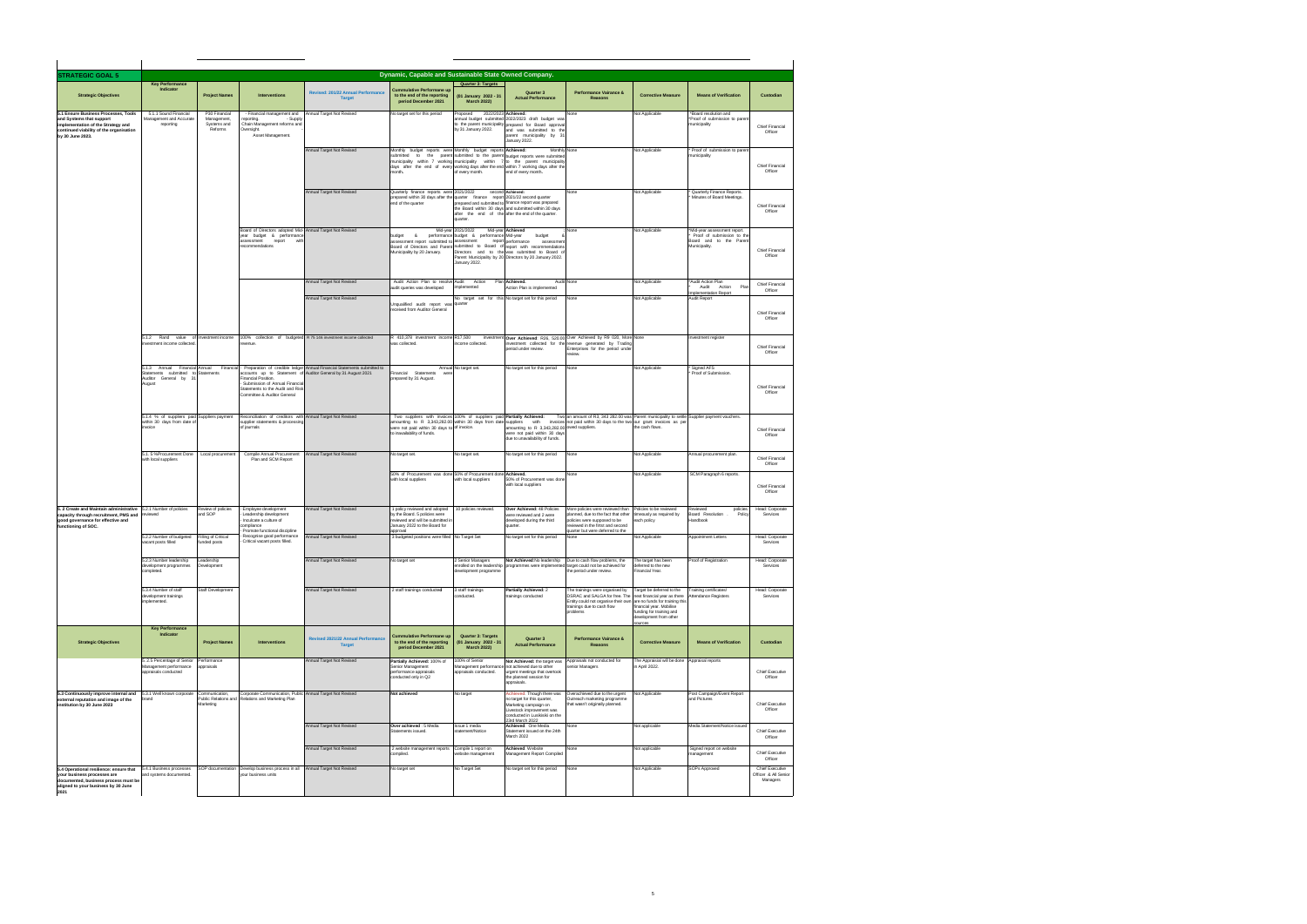|                                                       | information<br>technology   | SOP alignment with Reconcile business processes to Annual Target Not Revised<br>business mandate and strategy |                                                   | No targe set  | No Target Set | No target set for this period None |      | Not Applicable | SOPs Approved                 | Chief Executive<br>Officer & All Senior<br>Managers |
|-------------------------------------------------------|-----------------------------|---------------------------------------------------------------------------------------------------------------|---------------------------------------------------|---------------|---------------|------------------------------------|------|----------------|-------------------------------|-----------------------------------------------------|
| 5.5 Strategic effectiveness dynamic<br>SOC capability | P32 Corporate<br>Governance | Review Strategic Goals and<br>Objectives<br>Risk Management<br>review Register/ top ten strategic             | Annual review of strategic plan by 31 May<br>2022 | No target set | No Target Set | No target set for this period      | None | Not Applicable | Reviewed and signed Strategic | Chief Executive<br>Officer                          |